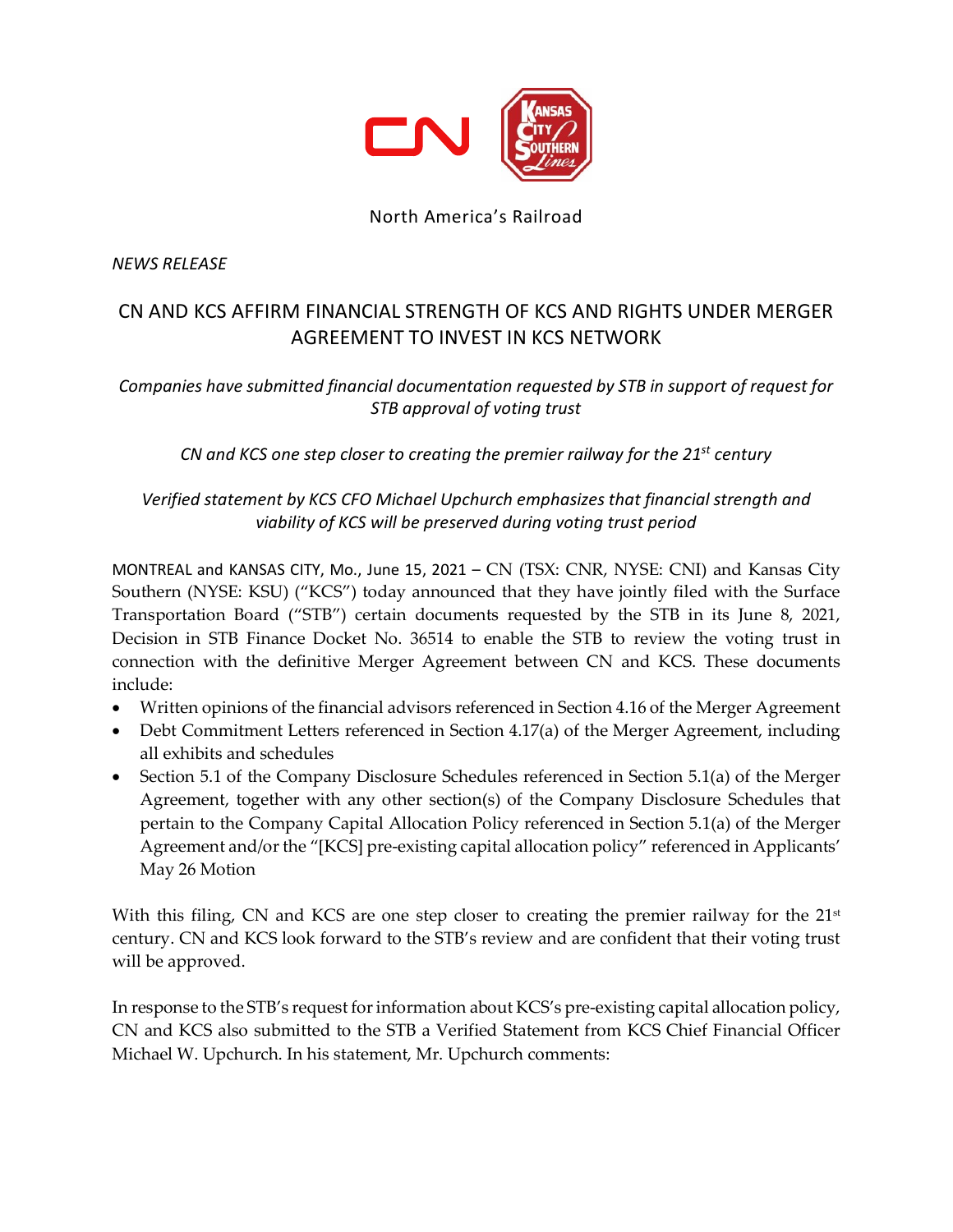"The Board should expeditiously approve the CN voting trust. It is the same as the already approved CP trust. It has the same trustee. The Merger Agreement provides KCS with financial flexibility and freedom to undertake its capital and maintenance plans. Further, over 1400 stakeholders have supported the CN-KCS combination so far."

Mr. Upchurch's statement emphasizes the financial strength of KCS and its capital investment plans during the trust period:

# **KCS is financially strong:**

"KCS compares very favorably to other Class I railroads in almost every important financial measure including revenue growth, operating ratio, EBITDA, EPS growth, free cash flow yields, debt leverage ratio, liquidity, interest coverage ratio, and funds from operations to debt ratio. Today, KCS generates substantially more cash flow than is required for our annual investment needs. We have more than sufficient access to capital to fund our three year capital investment plan."

# **CN-KCS Merger Agreement provides KCS with continued flexibility to undertake its capital investment plans:**

"The Merger Agreement provides KCS with financial flexibility and freedom to undertake its capital and maintenance plans. The Merger Agreement is designed to preserve KCS's pre-existing capital allocation policies during the trust period. It is also designed to ensure that during the trust period KCS will continue to have the freedom and the resources to pursue its existing and robust capital expenditure program without interference from CN. During the trust period, KCS will have substantial cash, liquidity and access to capital markets not only to meet our planned investment requirements consistent with the plan approved by our Board of Directors previous to any merger agreement with either CP or CN, but also the ability to far exceed that plan if it is necessary to do so."

As stated in the STB filing, the CN-KCS voting trust has been designed to ensure KCS's independence and freedom of action during the trust period, and to give CN and KCS the opportunity during the trust period to demonstrate the merits of the CN-KCS combination, which will enhance competition; strengthen the North American rail network; and provide better service and more choice for CN and KCS customers. CN and KCS look forward to reviewing further public comments and engagement during the STB's official public comment period, which will be open until June 28, 2021.

The filing made with the STB, as well as additional information about CN's procompetitive combination with KCS, is available at [www.ConnectedContinent.com.](http://www.connectedcontinent.com/)

# **About CN**

CN is a world-class transportation leader and trade-enabler. Essential to the economy, to the customers, and to the communities it serves, CN safely transports more than 300 million tons of natural resources, manufactured products, and finished goods throughout North America every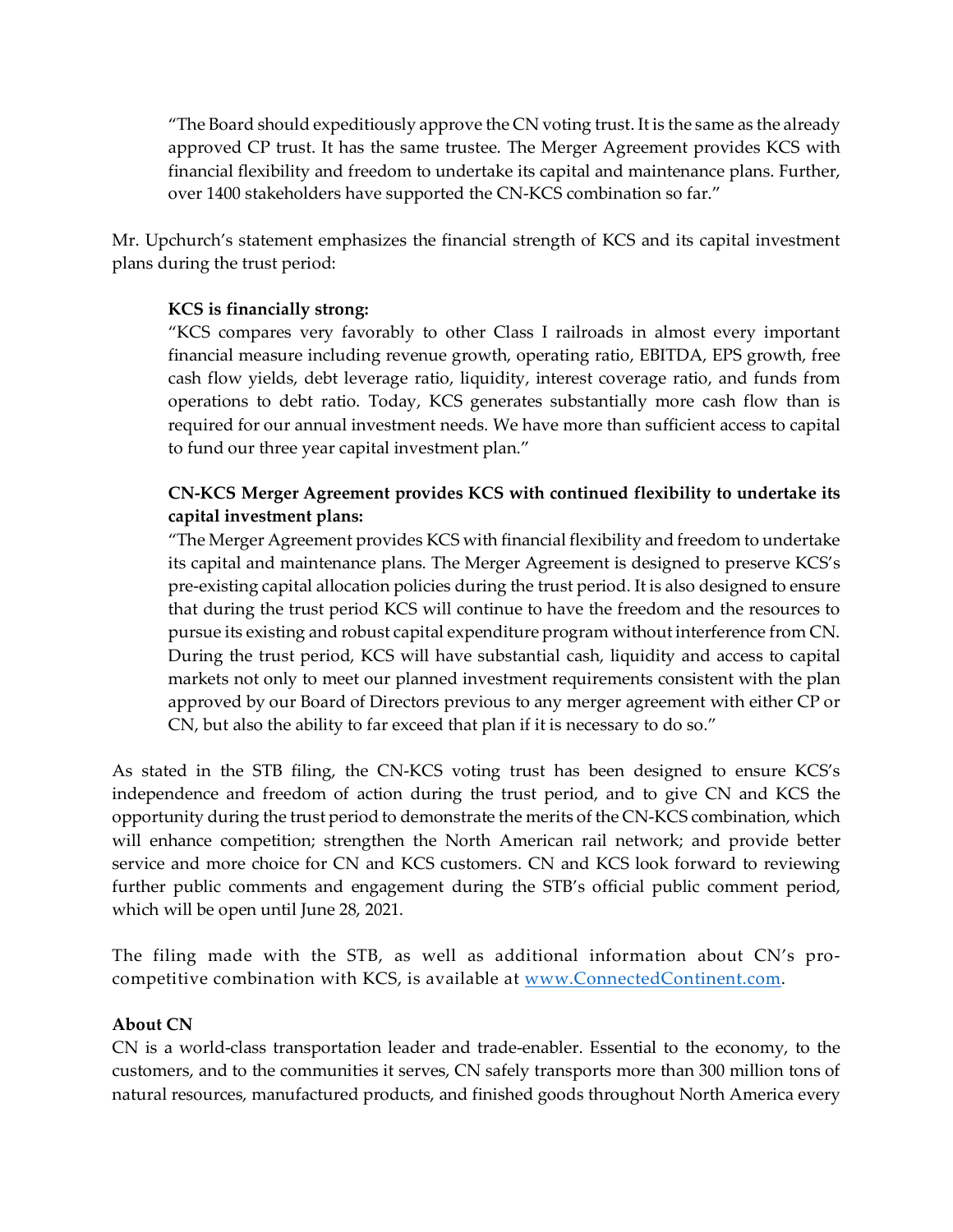year. As the only railroad connecting Canada's Eastern and Western coasts with the U.S. South through a 19,500-mile rail network, CN and its affiliates have been contributing to community prosperity and sustainable trade since 1919. CN is committed to programs supporting social responsibility and environmental stewardship.

#### **About Kansas City Southern**

Headquartered in Kansas City, Mo., Kansas City Southern (KCS) (NYSE: KSU) is a transportation holding company that has railroad investments in the U.S., Mexico and Panama. Its primary U.S. holding is The Kansas City Southern Railway Company, serving the central and south central U.S. Its international holdings include Kansas City Southern de Mexico, S.A. de C.V., serving northeastern and central Mexico and the port cities of Lázaro Cárdenas, Tampico and Veracruz, and a 50 percent interest in Panama Canal Railway Company, providing ocean-to-ocean freight and passenger service along the Panama Canal. KCS's North American rail holdings and strategic alliances with other North American rail partners are primary components of a unique railway system, linking the commercial and industrial centers of the U.S., Mexico and Canada. More information about KCS can be found at www.kcsouthern.com

#### **Forward Looking Statements**

Certain statements included in this news release constitute "forward-looking statements" within the meaning of the United States Private Securities Litigation Reform Act of 1995 and under Canadian securities laws, including statements based on management's assessment and assumptions and publicly available information with respect to KCS, regarding the proposed transaction between CN and KCS, the expected benefits of the proposed transaction and future opportunities for the combined company. By their nature, forward-looking statements involve risks, uncertainties and assumptions. CN cautions that its assumptions may not materialize and that current economic conditions render such assumptions, although reasonable at the time they were made, subject to greater uncertainty. Forward-looking statements may be identified by the use of terminology such as "believes," "expects," "anticipates," "assumes," "outlook," "plans," "targets," or other similar words.

Forward-looking statements are not guarantees of future performance and involve risks, uncertainties and other factors which may cause actual results, performance or achievements of CN, or the combined company, to be materially different from the outlook or any future results, performance or achievements implied by such statements. Accordingly, readers are advised not to place undue reliance on forward-looking statements. Important risk factors that could affect the forward-looking statements in this news release include, but are not limited to: the outcome of the proposed transaction between CN and KCS; the parties' ability to consummate the proposed transaction; the conditions to the completion of the proposed transaction; that the regulatory approvals required for the proposed transaction may not be obtained on the terms expected or on the anticipated schedule or at all; CN's indebtedness, including the substantial indebtedness CN expects to incur and assume in connection with the proposed transaction and the need to generate sufficient cash flows to service and repay such debt; CN's ability to meet expectations regarding the timing, completion and accounting and tax treatments of the proposed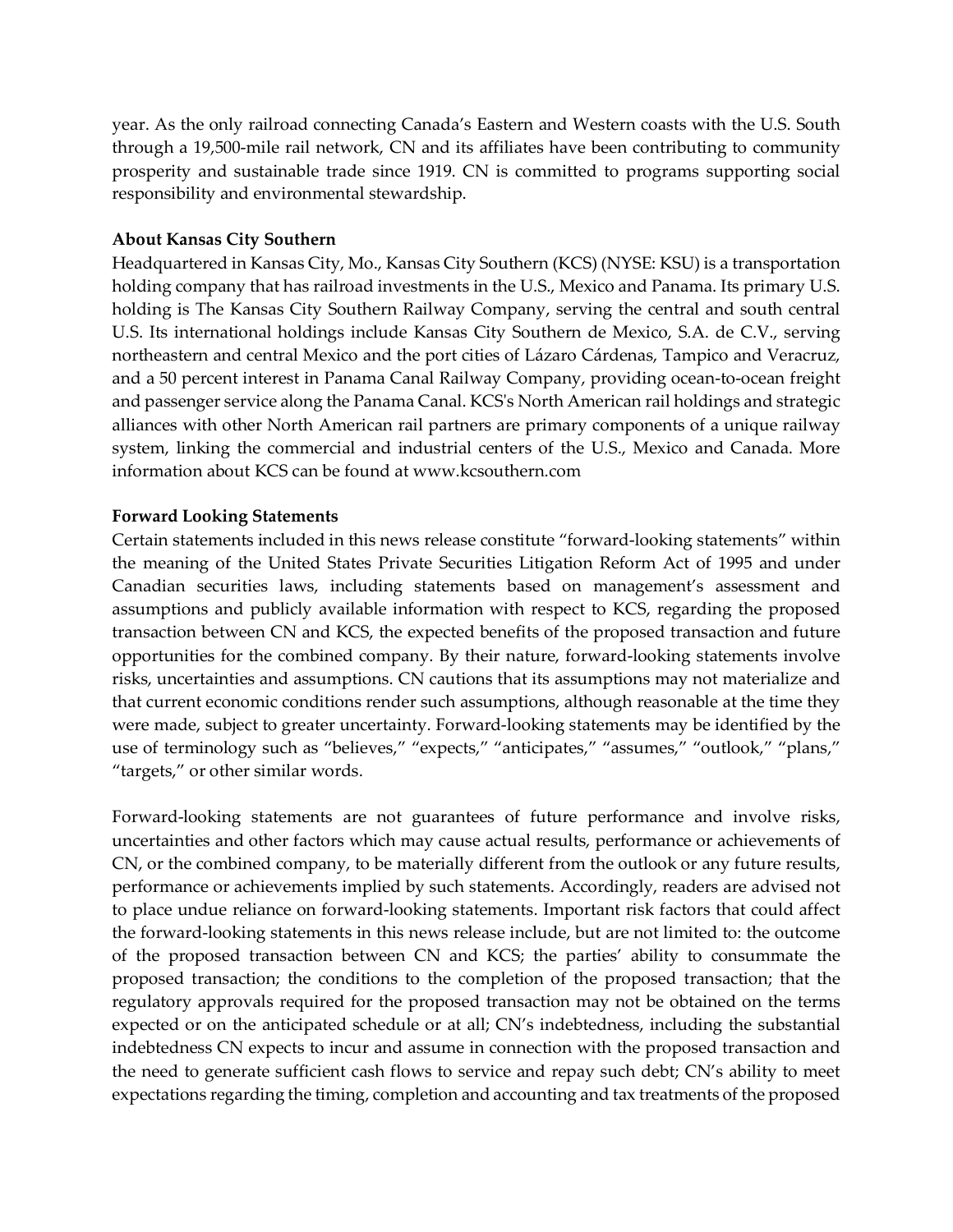transaction; the possibility that CN may be unable to achieve expected synergies and operating efficiencies within the expected time-frames or at all and to successfully integrate KCS's operations with those of CN; that such integration may be more difficult, time-consuming or costly than expected; that operating costs, customer loss and business disruption (including, without limitation, difficulties in maintaining relationships with employees, customers or suppliers) may be greater than expected following the proposed transaction or the public announcement of the proposed transaction; the retention of certain key employees of KCS may be difficult; the duration and effects of the COVID-19 pandemic, general economic and business conditions, particularly in the context of the COVID-19 pandemic; industry competition; inflation, currency and interest rate fluctuations; changes in fuel prices; legislative and/or regulatory developments; compliance with environmental laws and regulations; actions by regulators; the adverse impact of any termination or revocation by the Mexican government of KCS de México, S.A. de C.V.'s Concession; increases in maintenance and operating costs; security threats; reliance on technology and related cybersecurity risk; trade restrictions or other changes to international trade arrangements; transportation of hazardous materials; various events which could disrupt operations, including illegal blockades of rail networks, and natural events such as severe weather, droughts, fires, floods and earthquakes; climate change; labor negotiations and disruptions; environmental claims; uncertainties of investigations, proceedings or other types of claims and litigation; risks and liabilities arising from derailments; timing and completion of capital programs; and other risks detailed from time to time in reports filed by CN with securities regulators in Canada and the United States. Reference should also be made to Management's Discussion and Analysis in CN's annual and interim reports, Annual Information Form and Form 40-F, filed with Canadian and U.S. securities regulators and available on CN's website, for a description of major risk factors relating to CN. Additional risks that may affect KCS's results of operations appear in Part I, Item 1A "Risks Related to KCS's Operations and Business" of KCS's Annual Report on Form 10-K for the year ended December 31, 2020, and in KCS's other filings with the U.S. Securities and Exchange Commission ("SEC").

Forward-looking statements reflect information as of the date on which they are made. CN assumes no obligation to update or revise forward-looking statements to reflect future events, changes in circumstances, or changes in beliefs, unless required by applicable securities laws. In the event CN does update any forward-looking statement, no inference should be made that CN will make additional updates with respect to that statement, related matters, or any other forward-looking statement.

# **No Offer or Solicitation**

This news release does not constitute an offer to sell or the solicitation of an offer to buy any securities or a solicitation of any vote or approval, nor shall there be any sale of securities in any jurisdiction in which such offer, solicitation or sale would be unlawful prior to registration or qualification under the securities laws of any such jurisdiction. No offer of securities shall be made except by means of a prospectus meeting the requirements of Section 10 of the Securities Act of 1933, as amended.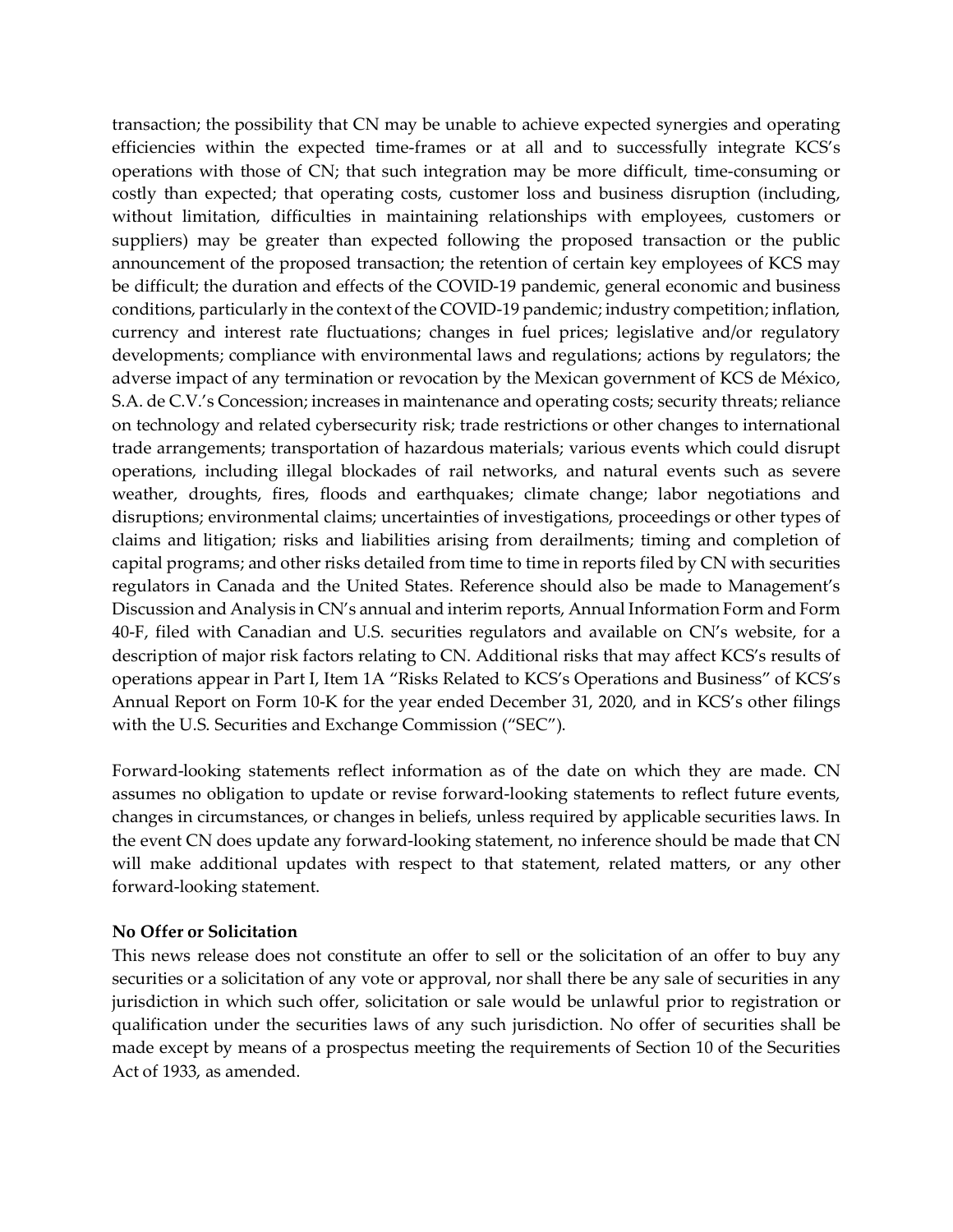# **Additional Information and Where to Find It**

In connection with the proposed transaction, CN will file with the SEC a registration statement on Form F-4 to register the shares to be issued in connection with the proposed transaction. The registration statement will include a preliminary proxy statement of KCS which, when finalized, will be sent to the stockholders of KCS seeking their approval of the merger-related proposals. This news release is not a substitute for the proxy statement or registration statement or other document CN and/or KCS may file with the SEC or applicable securities regulators in Canada in connection with the proposed transaction.

INVESTORS AND SECURITY HOLDERS ARE URGED TO READ THE PROXY STATEMENT(S), REGISTRATION STATEMENT(S), TENDER OFFER STATEMENT, PROSPECTUS AND ANY OTHER RELEVANT DOCUMENTS FILED WITH THE SEC OR APPLICABLE SECURITIES REGULATORS IN CANADA CAREFULLY IN THEIR ENTIRETY IF AND WHEN THEY BECOME AVAILABLE BECAUSE THEY WILL CONTAIN IMPORTANT INFORMATION ABOUT CN, KCS AND THE PROPOSED TRANSACTIONS. Any definitive proxy statement(s), registration statement or prospectus(es) and other documents filed by CN and KCS (if and when available) will be mailed to stockholders of CN and/or KCS, as applicable. Investors and security holders will be able to obtain copies of these documents (if and when available) and other documents filed with the SEC and applicable securities regulators in Canada by CN free of charge through at www.sec.gov and www.sedar.com. Copies of the documents filed by CN (if and when available) will also be made available free of charge by accessing CN's website at www.CN.ca. Copies of the documents filed by KCS (if and when available) will also be made available free of charge at www.investors.kcsouthern.com, upon written request delivered to KCS at 427 West 12th Street, Kansas City, Missouri 64105, Attention: Corporate Secretary, or by calling KCS's Corporate Secretary's Office by telephone at 1-888-800-3690 or by email at corpsec@kcsouthern.com.

# **Participants**

This news release is neither a solicitation of a proxy nor a substitute for any proxy statement or other filings that may be made with the SEC and applicable securities regulators in Canada. Nonetheless, CN, KCS, and certain of their directors and executive officers and other members of management and employees may be deemed to be participants in the solicitation of proxies in respect of the proposed transactions. Information about CN's executive officers and directors is available in its 2021 Management Information Circular, dated March 9, 2021, as well as its 2020 Annual Report on Form 40-F filed with the SEC on February 1, 2021, in each case available on its website at www.CN.ca/investors/ and at www.sec.gov and www.sedar.com. Information about KCS's directors and executive officers may be found on its website at www.kcsouthern.com and in its 2020 Annual Report on Form 10-K filed with the SEC on January 29, 2021, available at www.investors.kcsouthern.com and www.sec.gov. Additional information regarding the interests of such potential participants will be included in one or more registration statements, proxy statements, tender offer statements or other documents filed with the SEC and applicable securities regulators in Canada if and when they become available. These documents (if and when